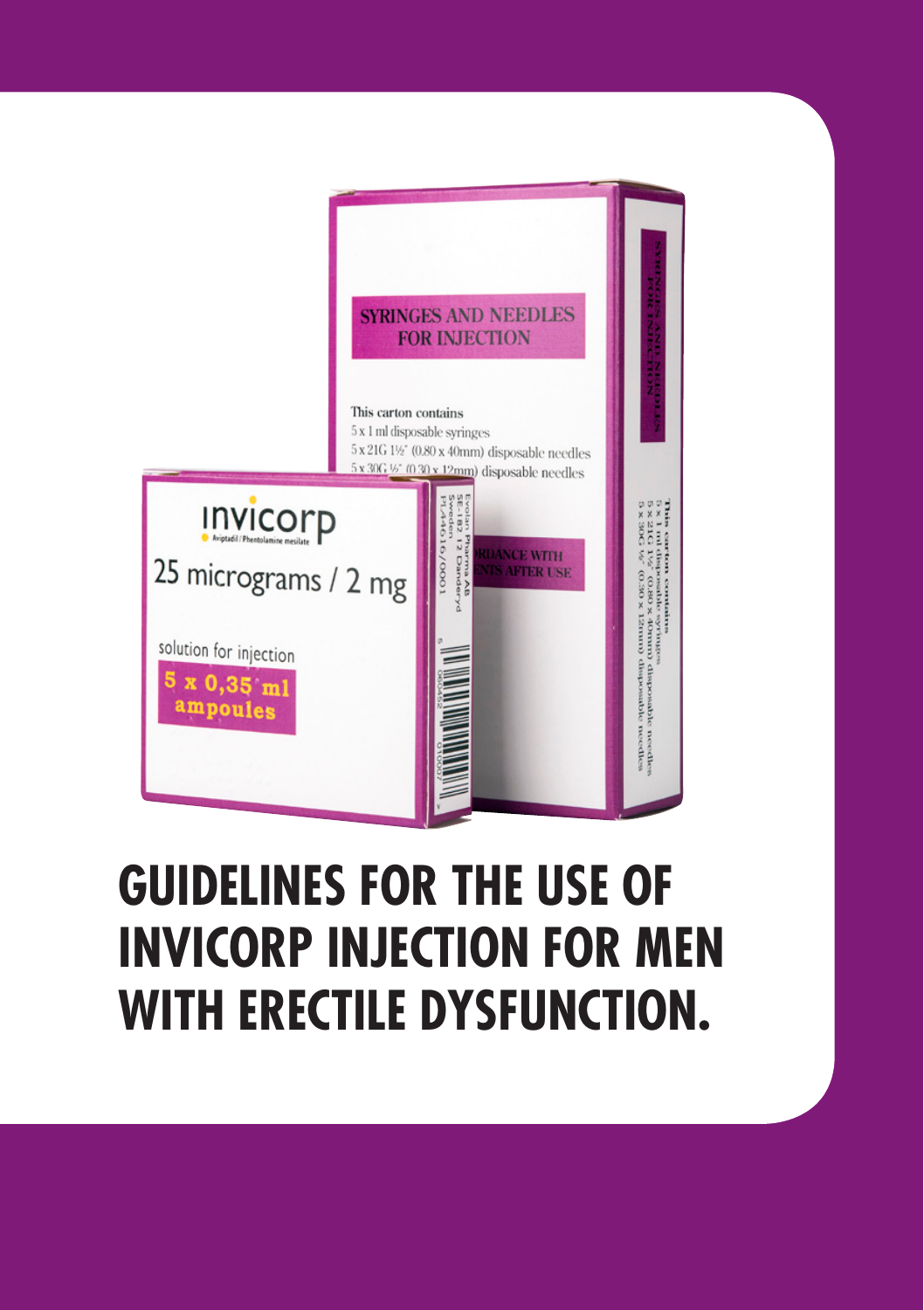## **You should carry out the first Invicorp injection under a doctor's/nurse's supervision.**

### **Preparation of Invicorp injection**

- 1. Wash your hands and dry them with a clean towel.
- 2. Take one glass ampoule with two fingers and shake it firmly once to ensure that all of the fluid is in the lowest part of the ampoule.
- 3. Break off the top of the ampoule and carefully place the ampoule on an even surface.
- 4. Open the package containing the long needle. You need the long needle to fill the syringe with the solution for injection from the ampoule. DO NOT USE THIS NEEDLE FOR INJECTION. Place the needle on a clean surface.
- 5. Take the syringe out of the package and place on a clean surface.
- 6. Hold the syringe at the top end and hold the needle by the protective cap. Attach the syringe to the open end of the needle. Push and twist a half turn in one direction, until it fits securely. Remove the protective cap from the needle.
- 7. Hold the ampule in one hand and the syringe in the other. Insert the needle into the ampoule drawing back all the fluid from the ampoule into the syringe by pulling the plunger of the syringe. Replace the protective cap on the long needle and remove the needle from the syringe.



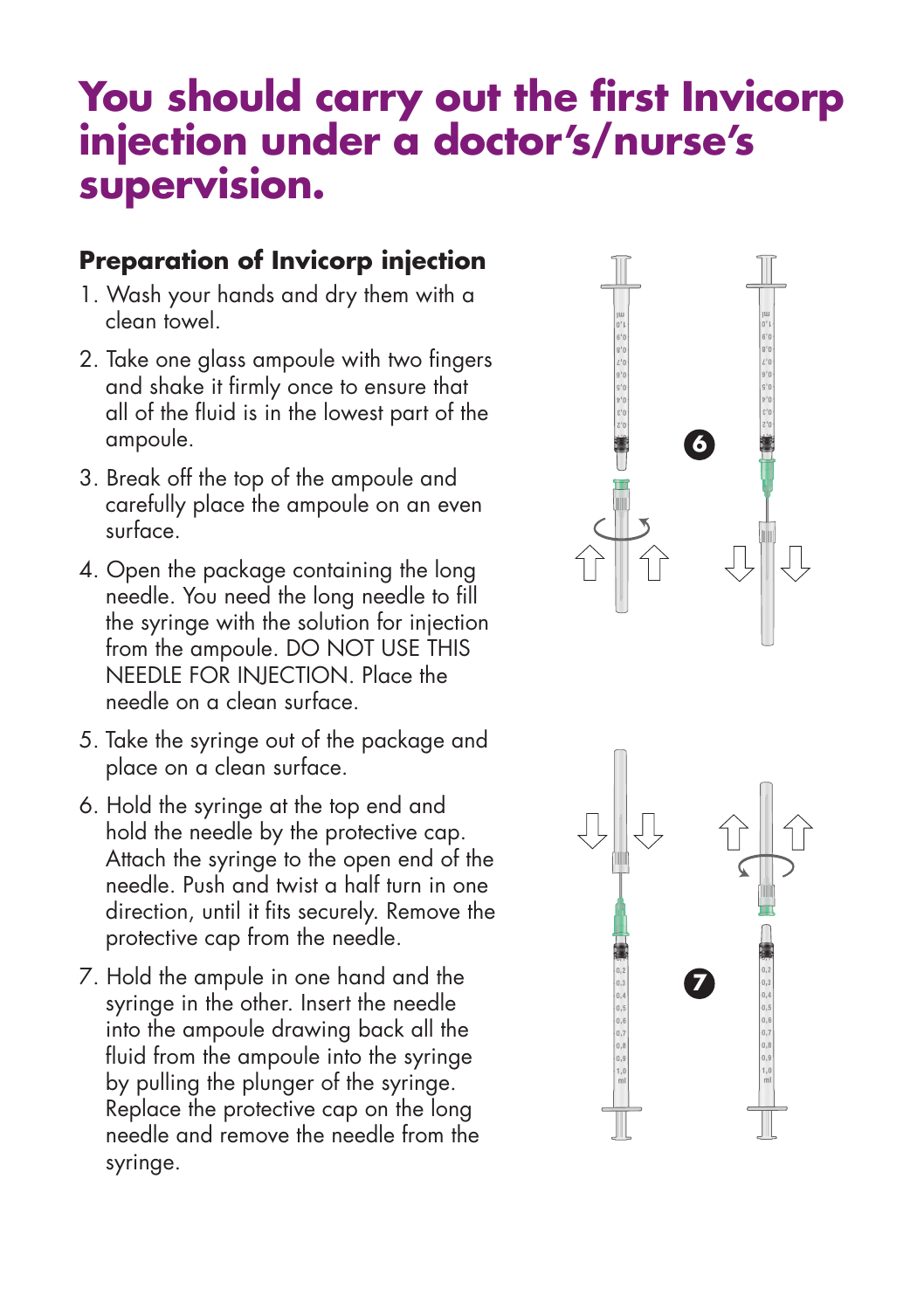8. Open the package containing the short needle (yellow colour intended for injection), and place on a clean surface. Hold the syringe at the top end and hold the short needle by the protective cap. Attach the needle to the syringe. Push and twist a half turn in one direction until it fits securely. Then remove protective cap.

# **8**

### **How to give yourself the injection**

- 1. Wash the injection site on your penis, with soap and water, rinse with water and dry with a clean towel.
- 2. Take the syringe positioning the needle upwards, and carefully tap the barrel of the syringe until all trapped air bubbles move into the top of the syringe. Carefully push the plunger until a drop come out of the needle. Do this to prevent air in the needle. Note that the syringe contains only 0.35 ml fluid. Be careful not to accidently eject the drug when removing the air bubbles!



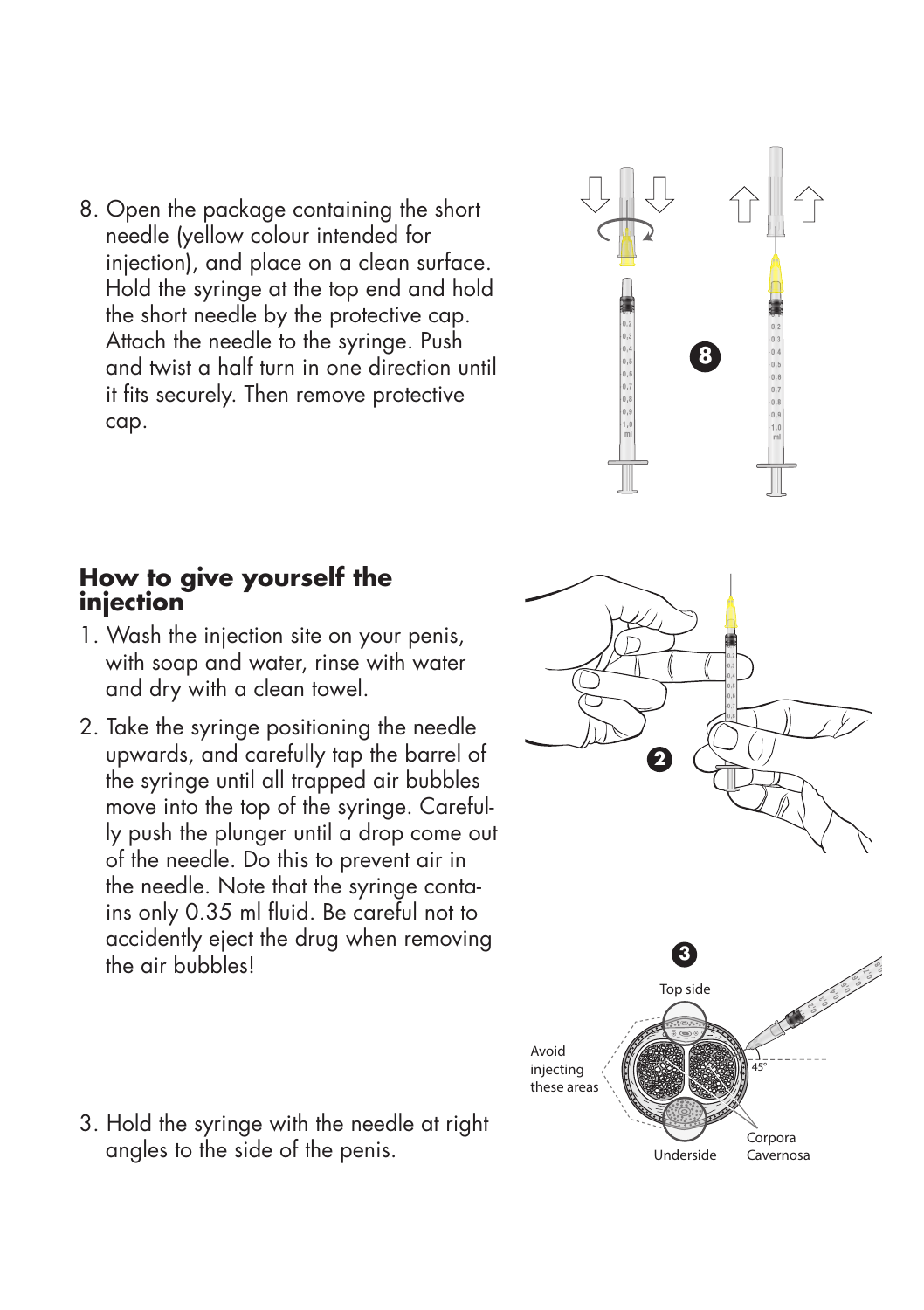4. Make sure you do NOT inject into the urinary tract or into visible blood vessels. Inject into the grey shaded areas shown in the picture below. Avoid injecting in top or underside of the penis.



- 5. Push the needle into the penis until about half of the needle is in. Carefully push the plunger of the syringe and inject all the fluid.
- 6. Take the needle out and replace the protective cap on the needle.
- 7. Carefully place the parts of the ampoule, the used syringe and needle in a needle container for disposal of needles.

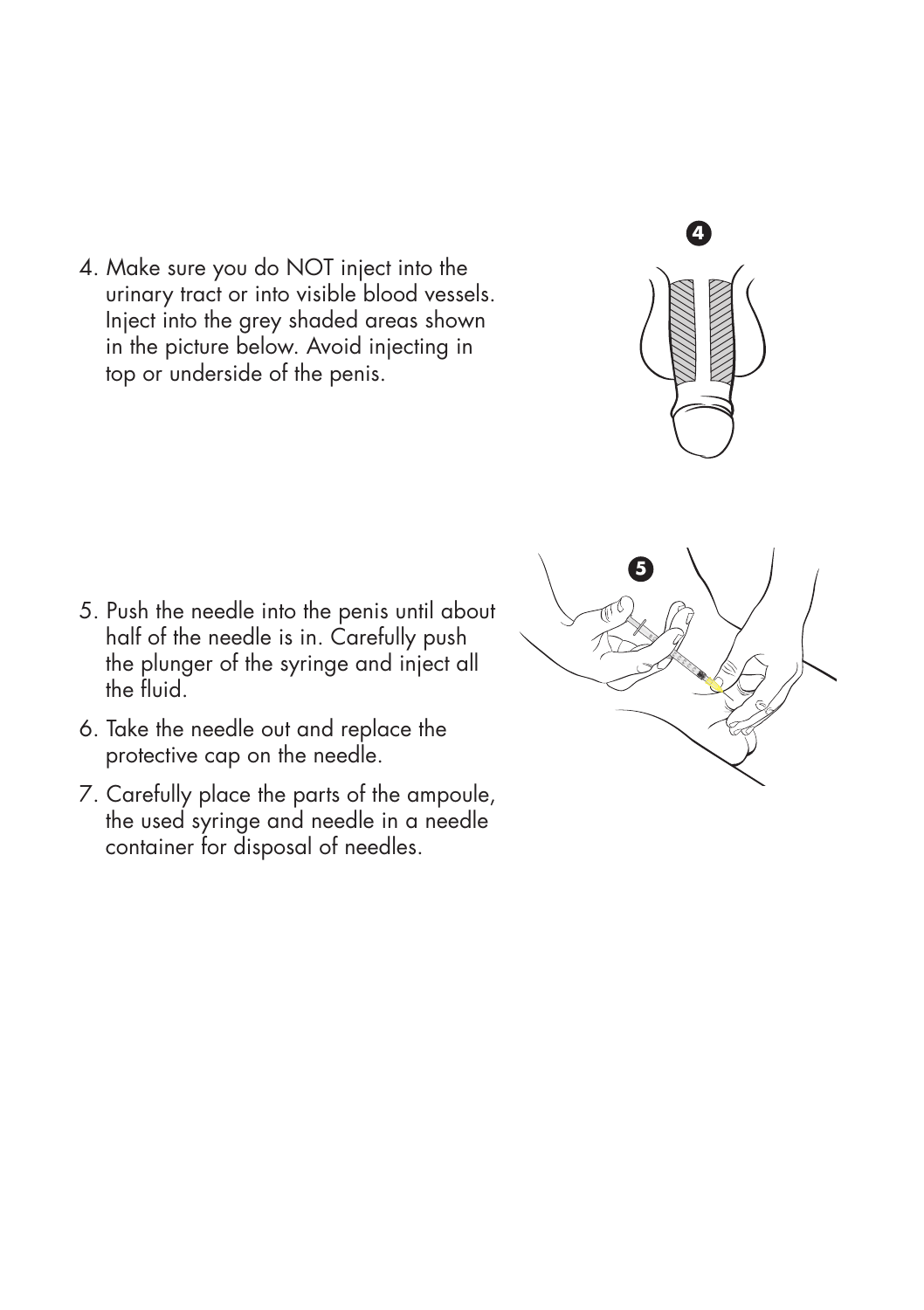# **WHAT YOU SHOULD KNOW ABOUT INVICORP**

### **Patient Information Leaflet**

It is important that you read thoroughly the patient information leaflet provided in the Invicorp package. Once you have the leaflet, you can find further information in this folder about how Invicorp can help you to obtain an erection.

### **What is Invicorp?**

The active components in Invicorp (aviptadil and Phentolamine mesilate) affect the flow of blood in and out of the penis. In broad outline, Phentolamine mesilate increases the flow of blood into the penis, while aviptadil reduces the flow of blood from the penis.

### **Effect**

After self-injection of Invicorp it will take a little time for you to obtain an erection. The erection will normally not last longer than one hour.

### **Dose**

The recommended dose is 25micrograms/2 mg.

Do not administer more than one injection per day, and not more than 3 injections per week. Each ampoule contains the correct amount for a single injection. You must inject the entire content of the ampoule.

### **Side effects and precautions**

Mild transient flushing of the face or trunk occurs commonly. In rare cases this is associated with discomfort and abnormal heart beat or rapid pulse. If you experience an abnormal heart beat or a rapid pulse, you must contact your doctor or go to your A&E (Accident & Emergency Unit).

If your erection is uncomfortable or painful or lasts for more than 4 hours, you must contact your doctor or emergency room immediately, since the treatment of this must be initiated within 6 hours.

To avoid scarring at the injection site after several injections, it is important that you alternate the injection sites between the right and the left side of the penis. Always inject into the side of the penis as shown in the picture and not on the top or bottom. You may get a small amount of bleeding after the injection, so apply pressure to the injection site for a few minutes. It is important to remember to wash your hands thoroughly before injecting!